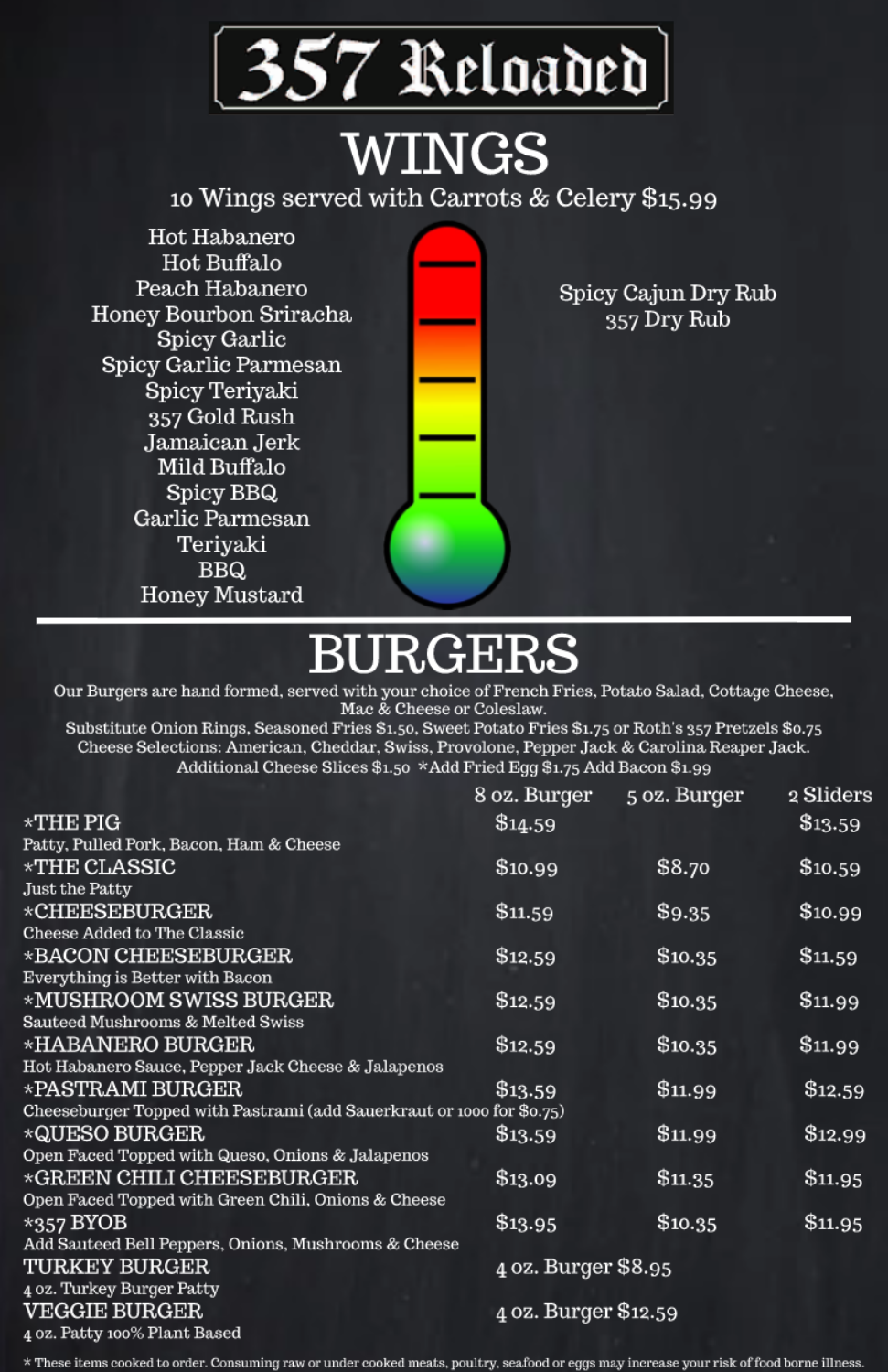# Appetizers

Onion Rings \$9.99 Beer Battered Onion Rings served with Ranch Popcorn Shrimp \$11.59 Fried Popcorn Shrimp served with Cocktail or Tartar Sauce Chicken Strips \$11.59 Five Breaded Strips served with your Favorite Dipping Sauce Mozzarella Sticks \$11.59 Fried Mozzarella served with Marinara or Ranch Quesadilla \$7.59 Cheddar Cheese Melted in a Tortilla served with Salsa & Sour Cream. Add Chicken \$2.00 Rocky Mt. Oysters \$12.09 Fried Beef Oysters served with Cocktail Sauce Fried Pickles \$10.59 Fried Pickle Spears served with Ranch

| Spicy Pickle Fries                               | \$6.50  |  |  |
|--------------------------------------------------|---------|--|--|
| Served with Ranch or your Favorite Dipping Sauce |         |  |  |
| White Cheddar Nuggets                            | \$6.50  |  |  |
| Served with Ranch or your Favorite Dipping Sauce |         |  |  |
| Nachos                                           | \$10.50 |  |  |
| Traditional Nachos with Beef                     |         |  |  |
| Chips & Salsa                                    | \$4.30  |  |  |
| Chips & Queso                                    | \$5.75  |  |  |
| Fried Calamari                                   | \$9.95  |  |  |
| <b>Strips Lightly Breaded</b>                    |         |  |  |
| Fried Mushrooms                                  | \$10.59 |  |  |
| Fried Button Mushrooms Served with Ranch         |         |  |  |
|                                                  |         |  |  |

\$17.95 Sampler Plate Choose 3 Appetizers Excludes Rocky Mt. Oysters, Nachos & Wings

## Sandwiches

Bread Choices: White, Wheat, Rye or Sourdough.

Cheese Selections: American, Cheddar, Swiss, Provolone, Pepper Jack or Carolina Reaper Jack. Additional Cheese Slices \$1.50 Served with your choice of French Fries, Potato Salad, Cottage Cheese, Mac & Cheese or Coleslaw. Substitute Onion Rings, Seasoned Fries \$1.50, Sweet Potato Fries \$1.75 or Roth's 357 Pretzels \$0.75

Club Triple Decker with Sliced Ham, Turkey, Applewood Smoked Bacon, Lettuce & Tomatoes on Sourdough \$12.59

\*Patty Melt 8 oz. Patty on Rye with Swiss Cheese & Grilled Onions \$12.99

Fish Sandwich Battered Cod, Fried to a Golden Brown, with Cole Slaw \$11.59

B.L.T. Crisp Applewood Smoked Bacon with Lettuce & Tomatoes on Sourdough \$10.59

The Clifton Kraken Po Boy style with Calamari, Shrimp, Coleslaw & 357 Gold Rush \$11.99

Reuben Sliced Pastrami, Sauerkraut, Swiss & 1000 Island Dressing on Rye \$11.99

Pulled Pork Tasty Pulled Pork Smothered in BBQ Sauce on a Burger Bun \$10.59

The Bulldog Hot Polish Dog Topped with Sauerkraut, Onions & Jalapenos

\$11.59

\*Mushroom Steak Steak Strips with Grilled Mushrooms,

Jalapenos & your choice of Cheese \$13.99

Chicken Sandwich Fried Strips or Grilled Breast with your choice of Sauce \$11.59

357 Turkey Melt Turkey, Cheese & Tomato with a Kick \$8.99

French Dip with Au Jus \$8.99

Philly Cheesesteak \$10.59

## Entrées

#### All Entrées come with your choice of Two Sides. Add Sauteed Mushrooms & Onions \$2.99

Fish & Chips Three pieces of our Battered Cod Fried to a Golden Brown, Served with Coleslaw & Fries \$13.99

\*Steak Dinner Cooked to your Preferred Temp. \$18.99

Pork Chop Dinner Two Gold Canyon Pork Chops \$13.99

Chicken Fried Steak 6 oz. Beef Cutlet Hand Breaded from Scratch, Topped with Creamy Gravy  $$15.99$ 

### **Chicken Strip Dinner**

Four Fried Chicken Strips with your choice of Dipping Sauce \$12.99

#### Grilled Chicken Dinner

Grilled Chicken Breast with your choice of Seasoning: Plain, 357 Rub, Cajun or Lemon Pepper \$12.99

#### Honey Mustard Chicken Bake

Grilled Chicken Breast Smothered in Honey Mustard, Provolone, Mushrooms & Onions \$13.99

## Salads, Soup & Chili

Classic Chicken Salad Grilled or Fried Chicken. Chicken can be Tossed in your choice of Sauce or seasoning. \$10.95

Chef Salad Diced Ham, Turkey, Bacon & a Hardboiled Egg \$10.59

Caesar Salad Grilled or Fried Chicken, Romaine, Parmesan Cheese & House Baked Croutons  $$10.95$ 

Soup of the Day Daily Selection Made from Scratch Soup with Crackers Cup \$4.99 Bowl \$5.99

#### Green Chili

Pork Green Chili Topped with Cheddar Cheese & Onions, served with a Tortilla Cup \$5.99 Bowl \$6.99

\* These items cooked to order. Consuming raw or under cooked meats, poultry, seafood or eggs may increase your risk of food borne illness.